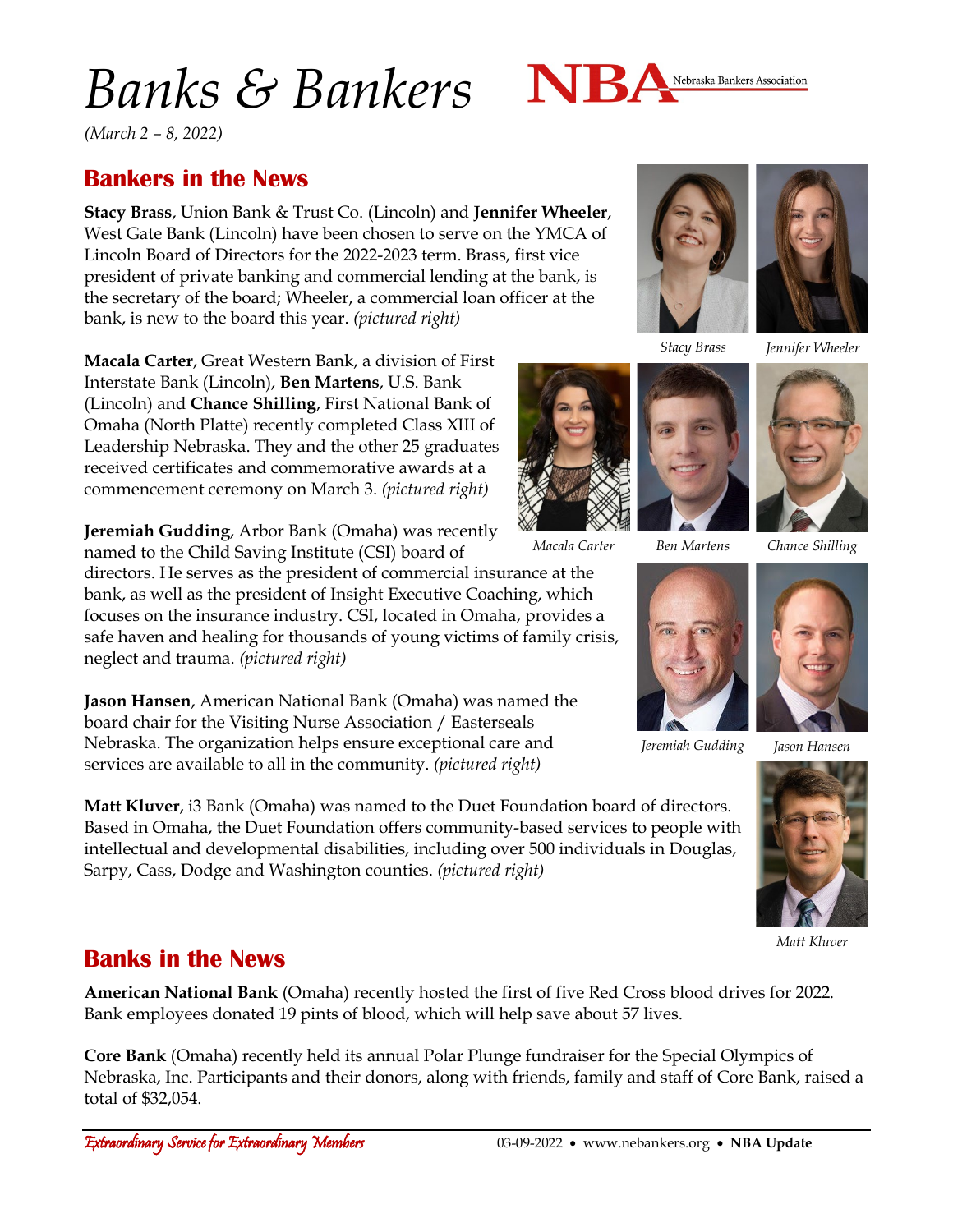## *Banks & Bankers*



*(March 2 – 8, 2022)*

**First State Bank** (Gothenburg) provided donuts for breakfast at three local dentist offices on March 4 to celebrate National Dentist's Day, which was March 6.

**Lincoln Federal Savings Bank** (multiple branches) raised over \$4,000 through its "Casual for a Cause" program through which employees can dress down on Fridays for a \$5 donation. The funds were divided among eight communities that the bank serves.

**Security Bank** (all branches) donated \$250 to the FFA chapter at each school in communities with its branches to show support and celebrate National FFA Week, which was Feb. 19-26.

**Security First Bank** (all branches) collected food items from Feb. 1-14 at all 26 branch locations and 12 insurance offices across Nebraska and southwest South Dakota. The bank also donated \$500 to non-profits in each community during the "Feeding Hearts" food drive. *(pictured right)*



*Beatrice Security Bank staff recently presented a check to the Beatrice Community Food Pantry following the bank's "Feeding Hearts" food drive in early February.*

### **Promotions and Appointments**



**Laurel: Anthony Workman**, operations assistant, Security Bank.



**Lincoln: Ben Huber**, assistant vice president / consumer loan officer, Lincoln Federal Savings Bank.



**Lincoln: Carson McCormick**, assistant vice president / mortgage loan officer, Lincoln Federal Savings Bank.



**Lincoln: Heather Merrill**, assistant vice president / deposit services operations specialist, Lincoln Federal Savings Bank.